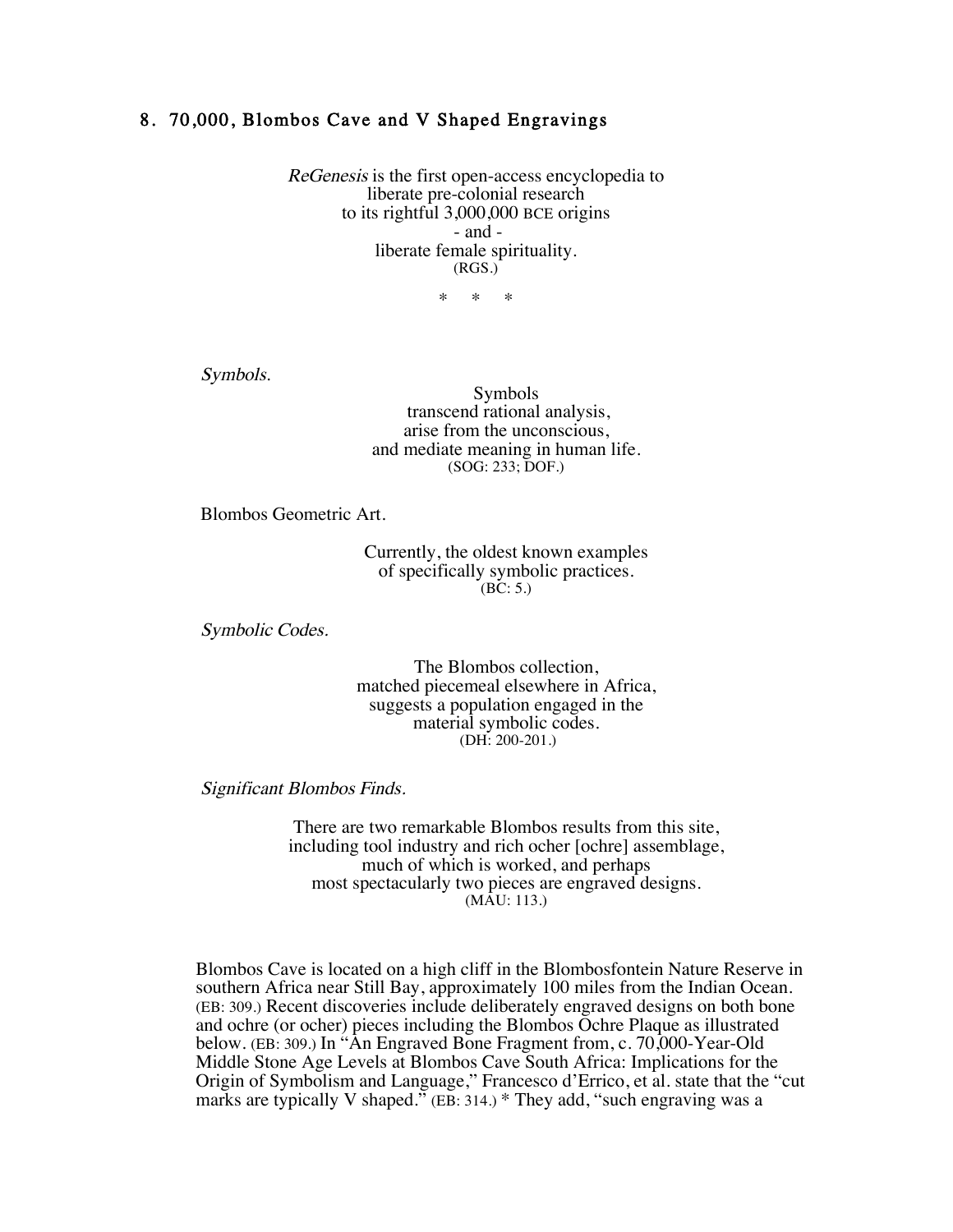symbolic act with symbolic meaning" and evidence an articulate oral language that was most likely acquired or learned through "linguistic communication rather than by observation or mimicry." (EB: 309, 317.)

\* Further dating considerations are c. 77,000 – 76,000 years old.

In 1989 CE, more than a decade prior to the findings published by d'Errico, Gimbutas addressed the symbolic meaning of the ancient V iconography, stating that the V, as well as the double chevron, and triple V, are associated with the source of life waters and the great mother as Life Giver. (LOG: 1.) In dark mother, Birnbaum adds that ochre and the pubic V were special fertility trademarks of the African dark mother, eventually dispersed to all continents during the African migrations. (DM: 61-62.)

In addition to the pubic V shaped cut marks on the Blombos Ochre Plaque, suggest an additional (Blombos) interpretation is a diamond – shaped lozenge or conjoined triangles at the apexes: vulva iconography that is frequently illustrated and discussed by archaeologists Alexander Marshack, Marija Gimbutas, \* and Siegfried Giedion. Another diamond – shaped lozenge or conjoined triangle includes the engravings on a baton \*\* from Lorthet cave in the Hautes – Pyrénées France. (TROC: 261-262.) Giedion says that this diamond – shaped lozenge is "an extremely widespread fertility symbol, that extends from primeval times into the high civilizations, though this does not necessarily imply an unbroken line of continuity." (EP: 190, 192, 198-9, 227-8, 338, Fig. 132.)

\* Further research including examples of lozenges and triangles with a center dot, (COG plus LOG: 143.)

\*\* The Musée des Antiquités Nationales, Saint-Germain-En-Laye, France, just outside of Paris.

The following is an enhanced discussion about the  $V -$ Vulva iconography: The palace of Knossos was itself called labyrinthos, or 'the palace of the double-axes and both the labyrinth, a universal symbol of the uterine maze, and the double-axe from the word labrys (labia/lip)' fertile womb of the Great Mother Earth (EW: 65). Cameron adds that from this same 'root comes the word labia, the elaborate folds of the labia majora and the labia minora of the vulva. The butterfly/double – axe symbol could represent [the] opened labia (SA: 10, n. 7; RGS). (RGS: 30,000, Labyrinths, Spirals, and Meanders).

Campbell's discussion of the bindu and yantras expands on the vocabulary of V symbology:

Among the best known of those Indian tantric diagrams [of interlocking triangles] known as yantras, designed to inspire and support meditation, that explicit symbol of female energy in its generative role. This triangle is an adaptation of the prominent genital triangle of the typical Neolithic female statuette. The dot is known as the bindu, the 'drop' (which, like a drop of oil in water, expands), and the triangle as the *yoni* (womb, vagina, vulva; place of origin, birth, and rest). As contemplated by the Sakti worshiper, what whole sign is of the Goddess, alone, as maya-sakti-devi, in the sense of those earliest Neolithic figurines, recognized and interpreted by Gimbutas, of the goddess 'absolute and single in her generative role,' at once the cause and the substance (like the spider in its web) of this universe and its life (MN: 78).

Further migration research \* and dating refinements: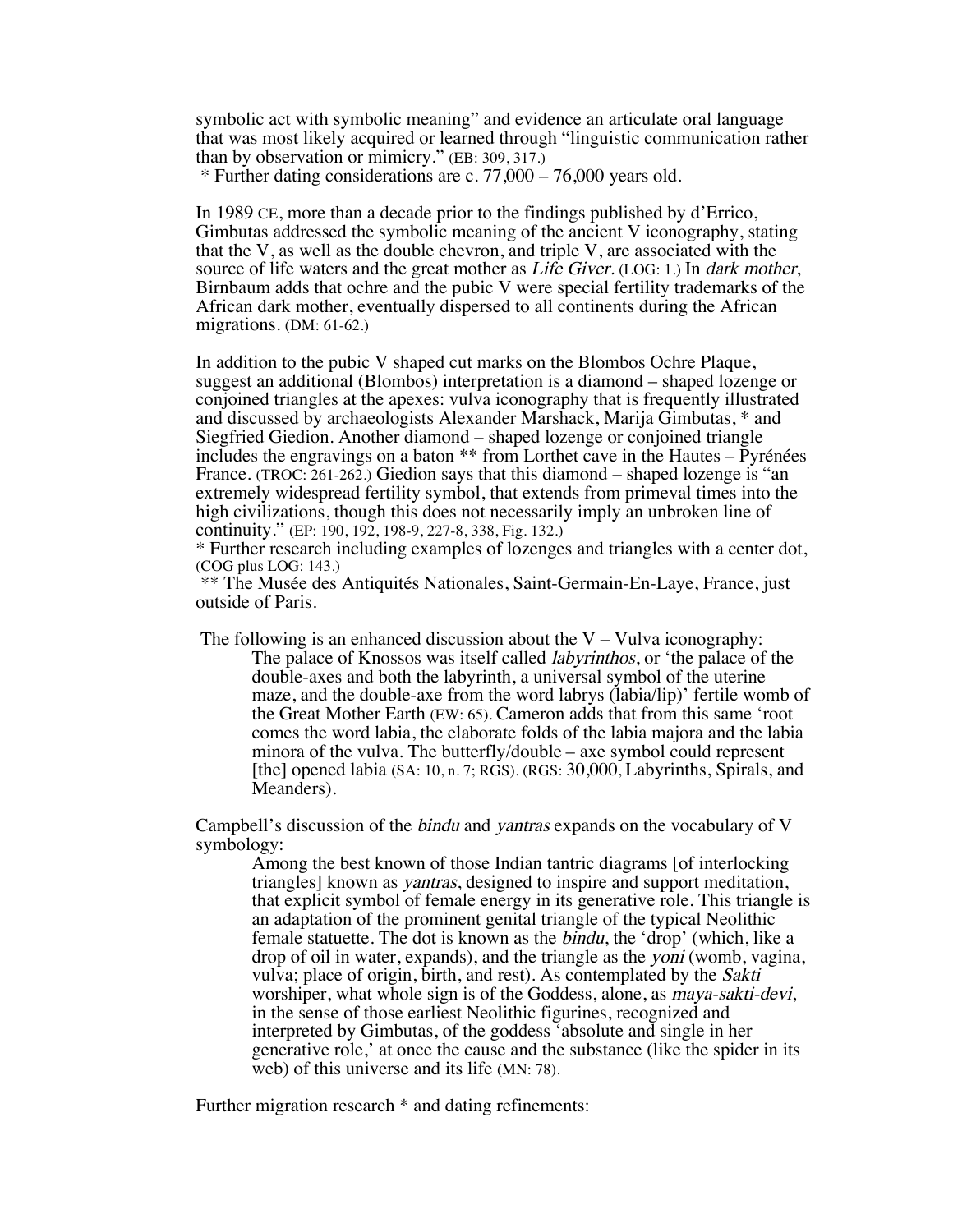- Journey of Man. Dir. Jennifer Beamish. Eds. Clive Maltby, Gregers Sall, and Spencer Wells. Tigress Productions, Public Broadcasting Service (U.S.), et al. 1 videodisc (120 min.) PBS Home Video, 2004. (JOM.)
- Mitchell, Peter. African Connections: Archaeological Perspectives on Africa and the Wider World. Walnut Creek, CA: AltaMira, 2005. (ACA.)
- Stahl, Ann Brower, Ed. African Archaeology: A Critical Introduction. Malden, MA: Blackwell Pub., 2005. (AAC.)
- Zimmer, Carl. "The First Farmers." New York Times, Oct. 18, 2016: D31, D6. (TFF.)
- \_\_\_\_\_. "Oldest Fossils of Homo Sapiens Found in Morocco, Altering History of Our Species." New York Times, Jun. 7, 2017: A6. (OFH.)
- Zorich, Zach. "New Evidence for Mankind's Earliest Migrations." Archaeology 64.3 (May-Jun. 2011): 9-10, 66. (NEM.)
- \_\_\_\_\_. "Timelines: Tracking When Humans, Neanderthals, and Denisovans Crossed Paths – And What Became of Their Offspring." Archaeology 69.4 (Jul.-Aug. 2016): 33-35. (TT.)
- \* Also see G. Connah's Forgotten Africa (2004).

Further research on Blombos Cave including dating considerations:

- Henshilwood, Christopher S. Holocene Prehistory of the Southern Cape, South Africa: Excavations at Blombos Cave and the Blombosfontein Nature Reserve. Oxford, England: Archaeopress, 2008. (HPS.)
- Jabr, Ferris. "Ars Longa." New York Times Magazine, Dec. 7, 2014: 18, 20. (ARSL.)
- Tattersall, Ian. The Fossil Trail: How We Know What We Think We Know about Human Evolution. New York, NY: Oxford University Press, 2009. 244-245. (FT.)

For general research and interpretations of megalithic iconography:

- Collins, Christopher. Paleopoetics: The Evolution of the Preliterate Imagination. New York, NY: Columbia University Press, 2013. (PE.)
- Daniel, Glyn E. The Megalith Builders of Western Europe. London, England: Hutchinson, 1958. (MB.)
- Dunbar, Robin Ian MacDonald, Chris Knight, and Camilla Power, Eds. The Evolution of Culture: A Historical and Scientific Overview. Edinburgh, Scotland: Edinburgh University Press, 1999. (EC.)
- Gimbutas, Marija Alseikaite. Goddesses and Gods of Old Europe, 6500-3500 BC: Myths and Cult Images. 2nd ed. London, England: Thames and Hudson, Ltd., 1984. [The Gods and Goddesses of Old Europe, 7000-3500 BC: Myths, Legends, and Cult Images. Berkeley, CA: University of California Press, 1974.] (GGE.)
- . The Language of the Goddess. San Francisco, CA: Harper San Francisco, 1989. (LOG
	- The Civilization of the Goddess: The World of Europe. San Francisco, CA: Harper, 1991. (COG.)
- Marshack, Alexander. The Roots of Civilization: The Cognitive Beginnings of Man's First Art, Symbol and Notation. Mount Kisco, NY: Moyer Bell, 1991. (TROC.)
- McBrearty, S. "The Middle Pleistocene of East Africa." Human Roots: Africa and Asia in the Middle Pleistocene. Eds. Lawrence S. Barham, and K. Robson-Brown. Bristol, England: Published for the Centre for Human Evolutionary Research at the University of Bristol, by the Western Academic & Specialist Press, 2001. 81- 92. (MPEA)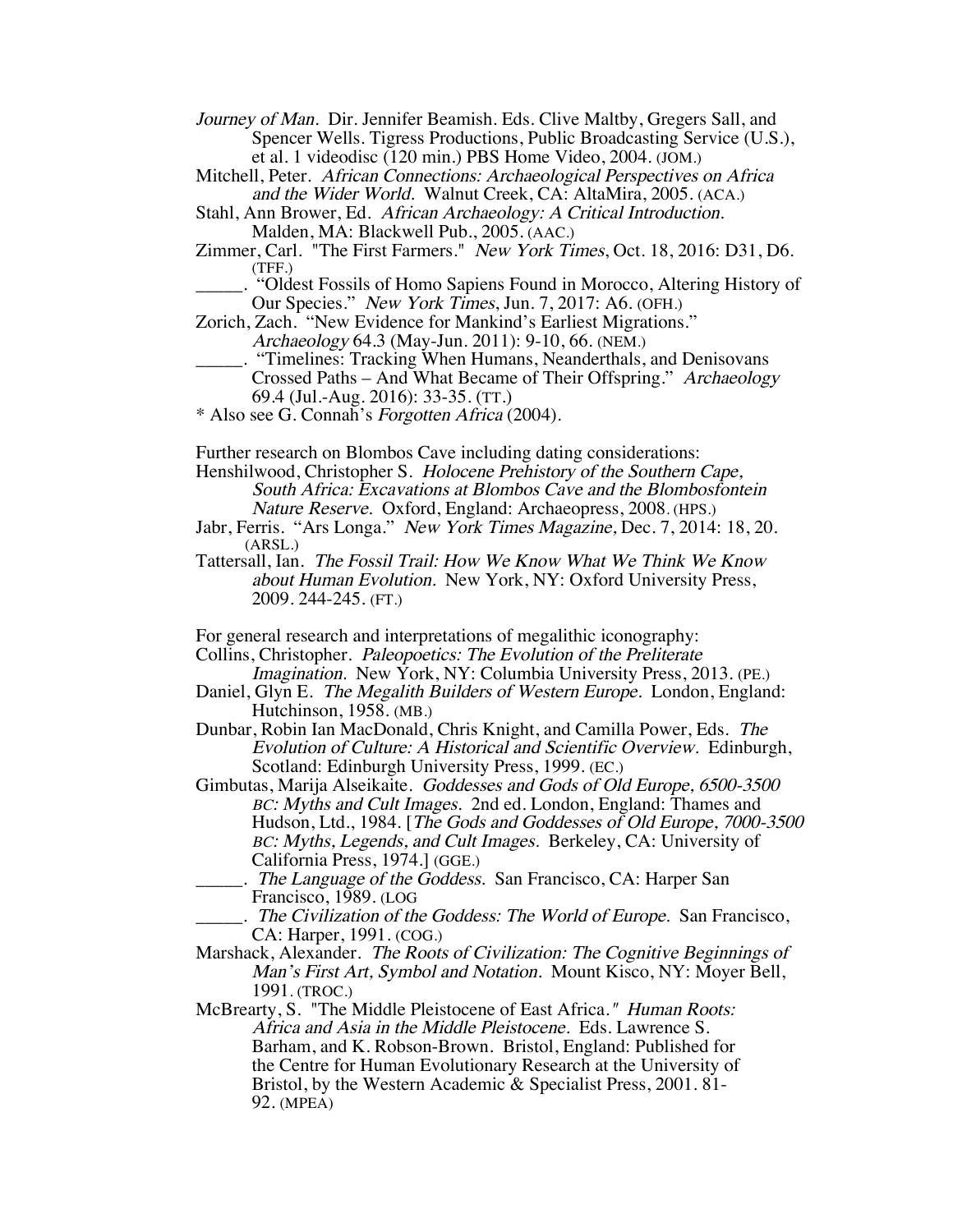## Twohig, Elizabeth Shee. The Megalithic Art of Western Europe. Oxford, England: Oxford University Press: 1981. (MAWE.)

Further research on ancient Dark Mothers (Creatrix?) and related trade routes: 3,000,000, Overview of Hominid Evolution Including Dark Mothers and Later Migrations; 500,000-300,000, Dark Mother Tan-Tan of Morocco; 280,000- 250,000, The Berekhat Ram Figure; 50,000, African Homo Sapiens Migrations and Matrilineal Motherline; 40,000, Har Karkom; 30,000-25,000, Aurignacian Age; 30,000-25,000, Goddess of Willendorf, Austria; 26,000, Grimaldi Caves; 25,000-20,000, Gravettian Age; 25,000, Caravanserai, Trade Routes, and Dark Mothers; 25,000-20,000, Goddess of Laussel; 24,000, Dolni Vestonice; 23,000, Austrian Goddess of Lespugue; 10,000, Grotta dell'Addaura; 7000, Jericho, Canaan/Palestine: Mesolithic to Neolithic; 7000, Hieros Gamos; 6000, Sicilians to Malta; 5200, Malta and Gozo; 4700, Dolmens; 2200, Nahariyah and Ashrath-Yam; 1900-1800, Dawning of the African Alphabet and the Aniconic Goddess Triangle; 1000, Ephesus, Anatolia; 800, Tanit; 800, Carthage, Africa, the Goddess Tanit and Sacrifice; 750-650, Cybele and King Midas, Anatolia; 664-525, Neith and the Black Virgin Mary Temple at Sais, Egypt; 600, Goddess Kaabou at Petra, Jordan plus Mecca, Saudi Arabia; 400, Cathedra Goddess Isis; and 370, Isis and Philae, Egypt. (RGS.) Additional Goddess considerations from other ancient populations and time periods include: German Hoherfels (40,000 BCE); Russian Kostenki - Borshevo (25,000 BCE); \* and French Carbonnel (4,000 BCE). \*Although Stone Age female (i.e. vulva) finds are abundant, archaeological male (phallus) discoveries are rare and timeline starts around 28,000-26,000 BCE. (Don Hitchcock. Donsmaps.com/venustimeline.html)

Further research on vulva images: 34,000-28,000, Les Eyzies Vulva Engravings, Dordogne Caves; 31,000, Chauvet Cave and Vulva Engravings; 30,000-25,000, Aurignacian Age; 30,000-25,000, Goddess of Willendorf, Austria; 25,000-20,000, Goddess of Laussel; 5300-4300, Climactic Phase and Script in Old Europe; 3000- 2000, Cycladic Goddesses; 2600-2000, Early Bronze Age, Crete, Chthonian; and 400, Celtic Sheela-na-gig. \*

\* For additional CE research, see illustration of a 1600 c. vulva labyrinth design in: Bord, Janet. *Mazes and Labyrinths of the World*. New York, NY: Dutton, 1976. 85, Fig. 127.) (MLW.)

Further V/triangle/vulvic research: 34,000-28,000, Les Eyzies Vulva Engravings, Dordogne Caves; 31,000, Chauvet Cave and Vulva Engravings; 30,000-25,000, The Aurignacian Age; 30,000, Labyrinths, Spirals, and Meanders; 30,000-25,000, Goddess of Willendorf, Austria; 8000/7000-5000, Early Neolithic; 7000-5000, Early Neolithic Crete; 5500-3500, Cucuteni (Tripolye) Culture, Eastern Europe; 5300-4300, Climactic Phase and Script in Old Europe; 4000-3000, Locmariaquer, Brittany Hook Symbology; 4000-3500, Gavrinis, Brittany France; 2000, Asherah; 1900-1800, Dawning of the African Alphabet and the Aniconic Goddess Triangle; 1790-1700, Goddess of Kultepe, Anatolia; 1500, Lachish Ewer, Triangle, and Menorah; and 800, Tanit (Also Taanit, Ta'anit, Tannit, or Tannin). (RGS.)

Further research on symbolic systems including ochre, the V/triangle/vulvic cave engravings and gender emergence:

Caldwell, Duncan. "Supernatural Pregnancies: Common Features and New Ideas Concerning Upper Paleolithic Feminine Imagery." Arts &

Cultures. Geneva, Switzerland: Barbier-Mueller Museums, 2010. 52-75. (SPC.)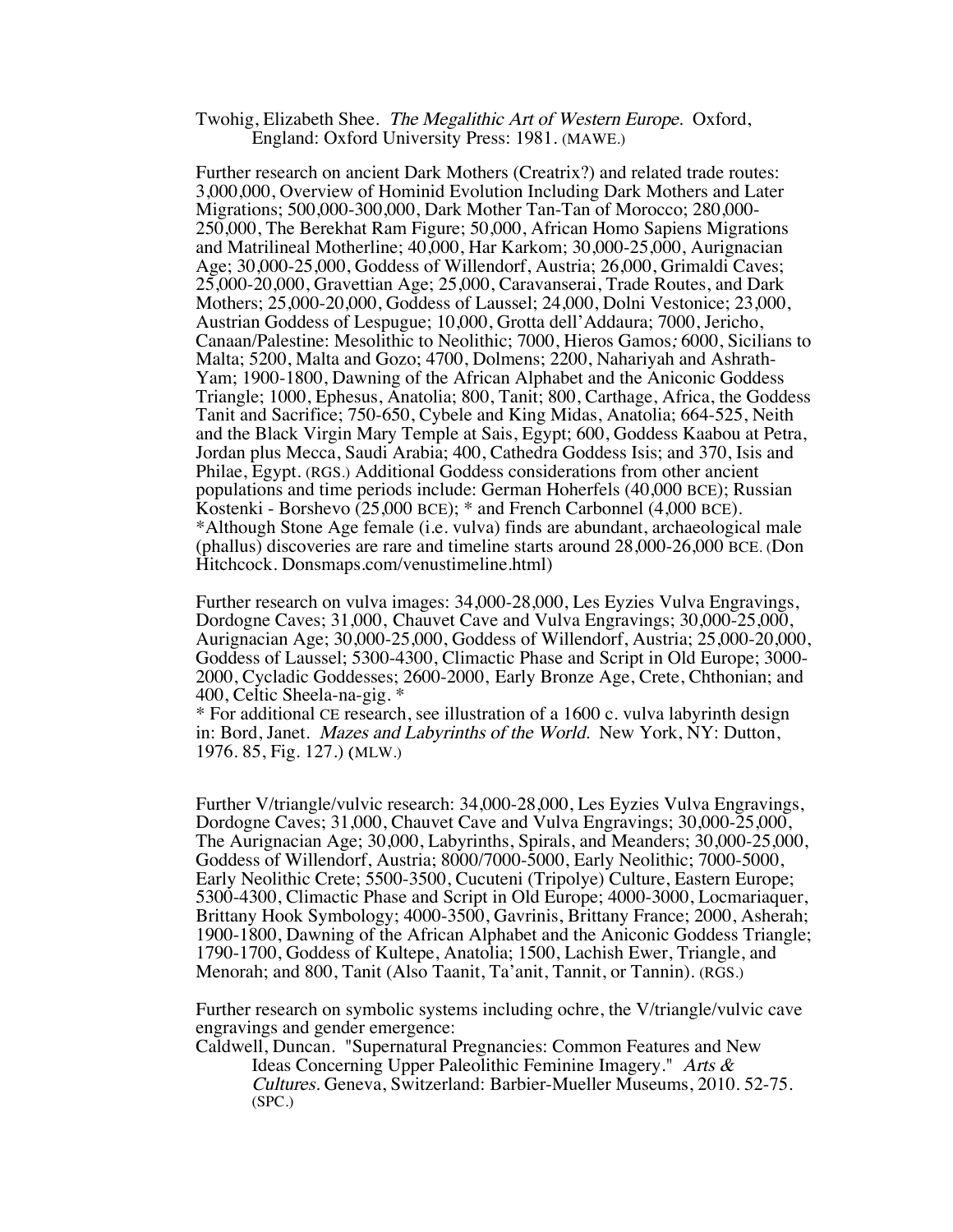- Clottes, Jean, and J. David Lewis-Williams. The Shamans of Prehistory: Trance and Magic in the Painted Caves. Trans. Sophie Hawkes. New York, NY: Harry N. Abrams, 1998. (SOP.)
- Conroy, L. P. "Female Figurines of the Upper Paleolithic and the Emergence of Gender." Women in Archaeology: A Feminist Critique. Eds. Hilary du Cros and Laurajane Smith. Canberra, Australia: Dept. of Prehistory, Research School of Pacific Studies, Australian National University, 1993. 153-160. (FF.)
- Hovers, Erella, et al. "An Early Case of Color Symbolism: Ochre Use by Modern Humans in Qafzeh Cave." Current Anthropology 44.4 (Aug.- Oct. 2003): 491-522. (ECC.)
- Jabr, Ferris. "Ars Longa." New York Times Magazine, Dec. 7, 2014: 18, 20. (ARSL.)
- Joan, Eahr Amelia. "Ochre's Living Lineage: The Gyne-Morphic Bloodline of Spirituality." Publication, 2018. (OLL.)
- Marler, Joan, and Miriam R. Dexter, Eds. Signs of Civilization: Neolithic Symbol System of Southeast Europe. Novi Sad, Hungary: Institute of Archaeomythology, 2009. (SC.)
- Marean, Curtis W. and Zelalem Assefa. "The Middle and Upper Pleistocene African Record for the Biological and Behavioral Origins of Modern Humans." Ann Brower Stahl, Ed. African Archaeology: A Critical Introduction. Malden, MA: Blackwell Pub., 2005. 93-129. (MAU.)
- Marshack, Alexander. "On Paleolithic Ochre and the Early Uses of Color and Symbols." Current Anthropology 22.2 (Apr. 1981): 188-191. (POE.)
- McCoid, Catherine Hodge and LeRoy D. McDermott. "Toward Decolonizing Gender." American Anthropologist 98.2 (Jun. 1996): 319-326. (TDG.)
- Rubin, Alissa J. "A Mirror of Subterranean Wonders: Replica of Chauvet Cave Bristles with Lifelike Paintings." New York Times, Apr. 25, 2015: C1-C2. (MSW.)
- Tedlock, Barbara. The Woman in the Shaman's Body: Reclaiming the Feminine in Religion and Medicine. New York, NY: Bantam Books, 2005. (WSB.)

Further research indicates that ancient cave artists who made the hand stencils 'were predominately female':

Snow, Dean. "Sexual Dimorphism in European Upper Paleolithic Cave Art." American Antiquity 78.4 (Oct. 2013): 746-761. (SDE.)

Further ancient symbol research of the double-axe and butterfly that may relate to the X, V and triangle:

Gimbutas, Marija Alseikaite. Goddesses and Gods of Old Europe, 6500-3500 BC: Myths and Cult Images. 2<sup>nd</sup> Ed. London, England: Thames and Hudson, Ltd., 1984. (GGE: 186-7.)

. The Language of the Goddess. San Francisco, CA: Harper San Francisco, 1989. (LOG: 13.)

Haarmann, Harald. Early Civilization and Literacy in Europe: An Inquiry into Cultural Continuity in the Mediterranean World. New York, NY: Mouton de Gruyter, 1996. (ECLE.

\_\_\_\_\_. "Writing in the Ancient Mediterranean: The Old European Legacy." From the Realm of the Ancestors: An Anthology in Honor of Marija Gimbutas. Ed. Joan Marler. Manchester, CT: Knowledge, Ideas and Trends, Inc., 1997. (WAM: 116-118.)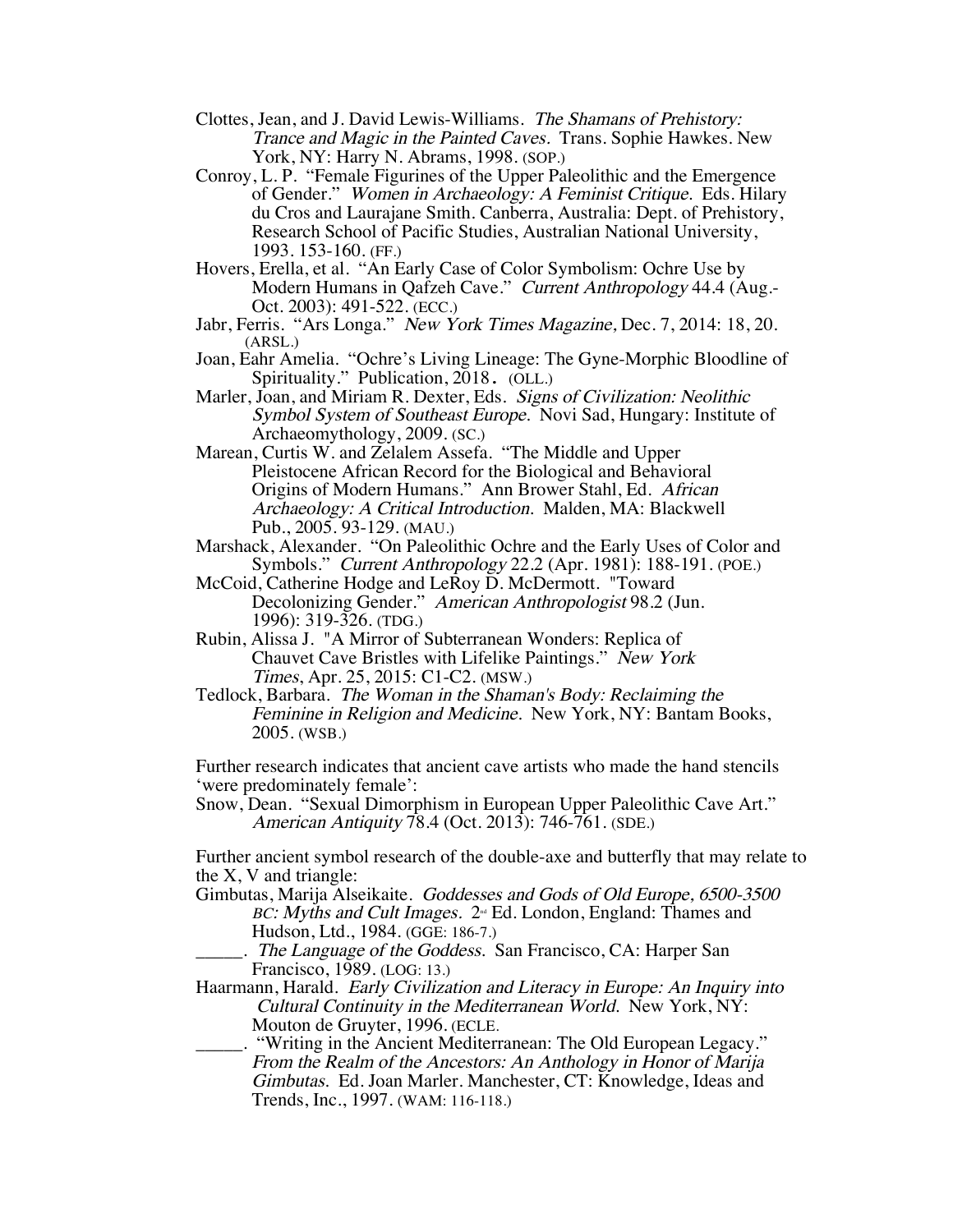\_\_\_\_\_. Ancient Knowledge, Ancient Know-How, Ancient Reasoning: Cultural Memory in Transition, from Prehistory to Classical Antiquity and Beyond. Amherst, NY: Cambria Press, 2013. (AN.)

Further research on ancient ochre: 500,000-300,000, Dark Mother Tan-Tan of Morocco; 285,000, Ochre at Kapthurin Formation Plus Other Sites; 280,000- 250,000, The Berekhat Ram Figure; 92,000, Qafzeh Cave and Ochre Symbolism; 50,000, African Homo Sapiens Migrations and Matrilineal Motherline; 31,000, Chauvet Cave and Vulva Engravings; 10,000, Grotta dell'Addaura; 2600-2000, Early Bronze Age, Crete, Chthonian \* Prepalatial/Early Minoan (EM I-III); and 1500, Lachish Ewer, Triangle, and Menorah. (RGS.)

\* (Earth mother, Chthonia.)

For a more in-depth discussion and detailed fertility images, see ARAS (Archive for Research in Archetypal Symbolism)

http://resources.ciis..edu:2058/index.aspx.

Keyword suggestions include: V shape; lozenge; diamond; or triangle. (Access requires username and password.)

Further research on the Lorthet Baton:

ARAS (The Archive for Research in Archetypal Symbolism): record number 1Cc.037. (Access requires username and password.)

Also, for Lorthet Baton research:

Giedion, S. The Eternal Present: The Beginnings of Art: A Contribution on Constancy and Change. Mellon Lectures in the Fine Arts, 1957. London, England: Oxford University Press, 1962. 190, 192, 198-9, 227-8, 338, Fig.132. (EP.)

For images of the Blombos Ochre Plaque see the US museums or websites of the Smithsonian Museum Hall of Human Origins in DC http://humanorigins.si.edu or New York's The Metropolitan Museum of Art.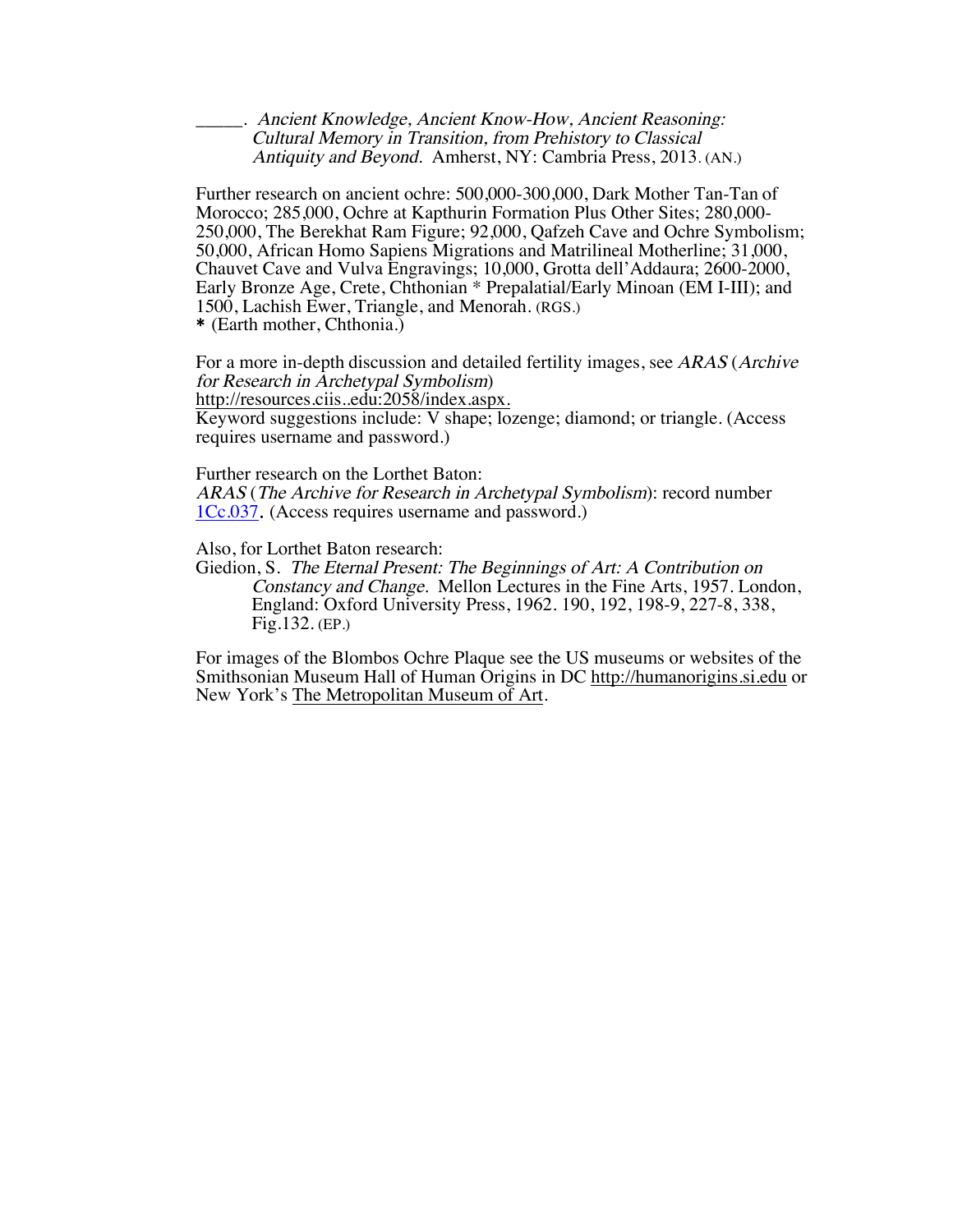

When citing Blombos site: Pearson Education and/or Research Gate – Henshilwood's

http://www.uib.no/en/persons/Christopher.Henshilwood#uib-tabs-publications

Contact: enquiries@blomboscave.co.za

Free Use: available use by students and college projects.

Please feel free to copy the low-resolution images from this web site for use in printed work without charge, but do not copy images onto another web page. Kindly acknowledge use.

IMAGE: BLOMBOS OCHRE PLAQUE, BLOMBOSFONTEIN NATURE RESERVE: AFRICA. PHOTO: © GSA. DESCRIPTION: V SHAPED CUT MARKS OR DIAMOND ON THE BLOMBOS OCHRE PLAQUE, BLOMBOSFONTEIN NATURE RESERVE IN SOUTHERN AFRICA NEAR STILL BAY. SLIDE LOCATION , SHEET , ROW , SLEEVE , SLIDE #, 70,000. ON LOCATION: ILLUSTRATION/IMAGE IN PROCESS. NOTE 1: IN ADDITION TO THE PUBIC V SHAPED CUT MARKS ON THE BLOMBOS OCHRE PLAQUE, SUGGEST A FURTHER BLOMBOS INTERPRETATION IS A DIAMOND-SHAPED LOZENGE OR CONJOINED TRIANGLES AT THE APEXES. NOTE 2. BLOMBOS ART. ABSTRACT GEOMETRIC INCISIONS MADE ON ONE SIDE OF A RED OCHRE PIECE AROUND 73,000 YEARS AGO. … THIS AND SIMILAR PIECES FROM THE SAME LOCATION ARE CURRENTLY THE OLDEST KNOWN EXAMPLES OF SPECIFICALLY SYMBOLIC PRACTIES. (BC: 5.) PHOTO NOTE: ILLUSTRATOR, CHRISI KARVONIDES. PHOTO NOTE: FOR FURTHER BLOMBOS RESEARCH AND IMAGES: RESOURCE: (MUSEUM ART RESOURCE.) RESOURCE: (BRITISH MUSEUM: LONDON, ENGLAND.) RESOURCE: (ARCHAEOLOGY, ARCHITECTURE & ART.)

IMAGE: ICE AGE HORSE IN THE LASCAUX CAVE: LASCAUX, FRANCE.